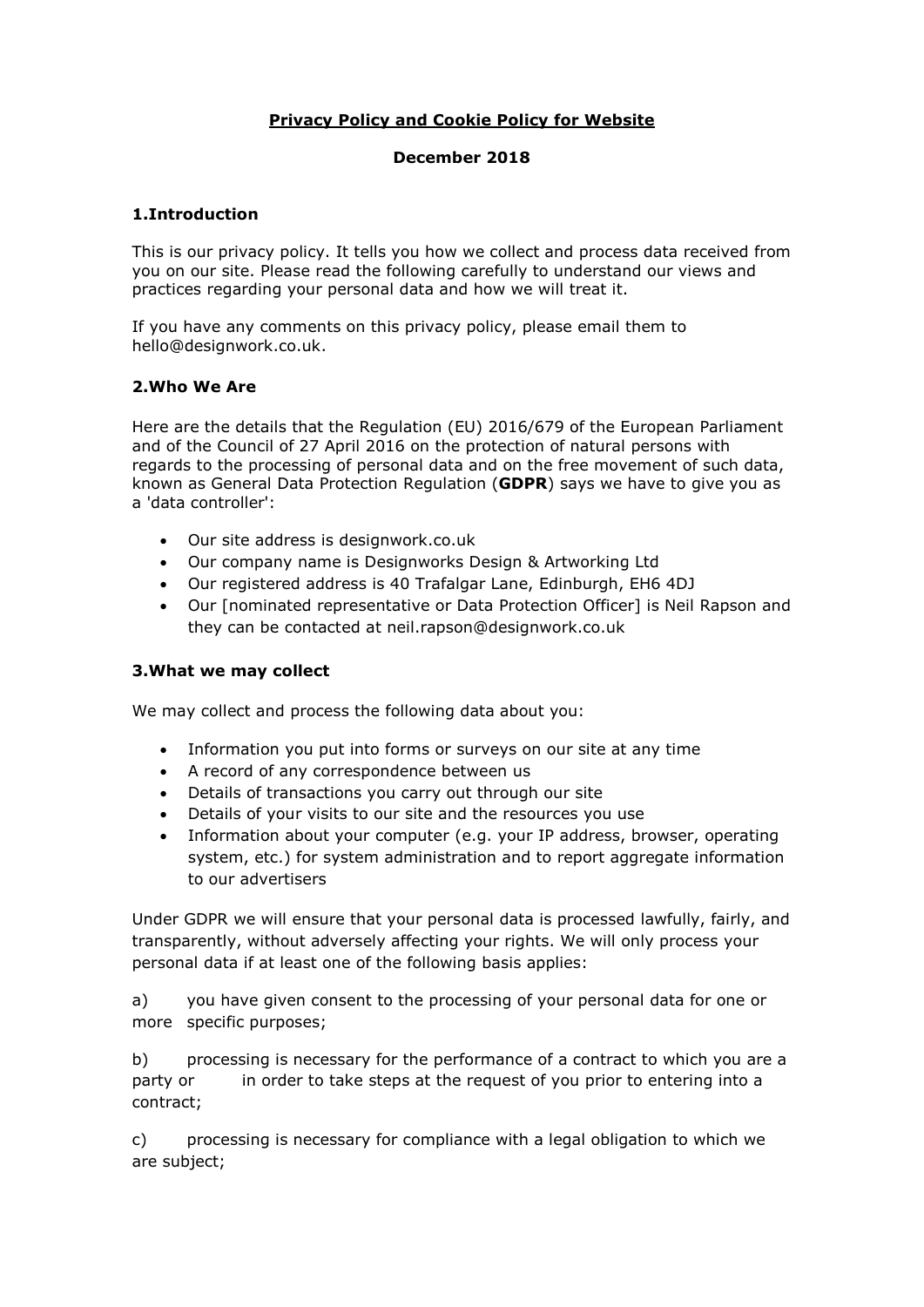d) processing is necessary to protect the vital interests of you or of another natural person;

e) processing is necessary for the performance of a task carried out in the public interest or in the exercise of official authority vested in the controller; and/or

f) processing is necessary for the purposes of the legitimate interests pursued by us or by a third party such as our credit card payment processing, except where such interests are overridden by the fundamental rights and freedoms of the data subject which require protection of personal data, in particular where the data subject is a child.

# **4.Cookies**

[All Cookies used by and on our website are used in accordance with current EU Cookie Law.]

The site uses cookies or similar technology to collect information about your access to the site. Cookies are pieces of information that include a unique reference code that a website transfers to your device to store and sometimes track information about you.

A few of the cookies we use last only for the duration of your web session and expire when you close your browser. Other cookies are used to remember you when you return to the site and will last for longer.

#### **All cookies used on our site are set by us.**

Most computer and some mobile web browsers automatically accept cookies but, if you prefer, you can change your browser to prevent that or to notify you each time a cookie is set. You can prevent the setting of cookies by adjusting the settings on your browser. Please note however, that by blocking or deleting cookies you may not be able to take full advantage of the site.

#### **Our cookies will be used for:**

Essential session management

- creating a specific log-in session for a user of the site in order that the site remembers that a user is logged in and that their page requests are delivered in an effective, secure and consistent manner;
- recognising when a user of the site has visited before allowing us to identify the number of unique users we receive to the site and make sure we have enough capacity for the number of users that we get;
- recognising if a visitor to the site is registered with us in any way;
- we may also log information from your computer including the existence of cookies, your IP address and information about your browser program in order to allow us to diagnose problems, administer and track your usage of our site.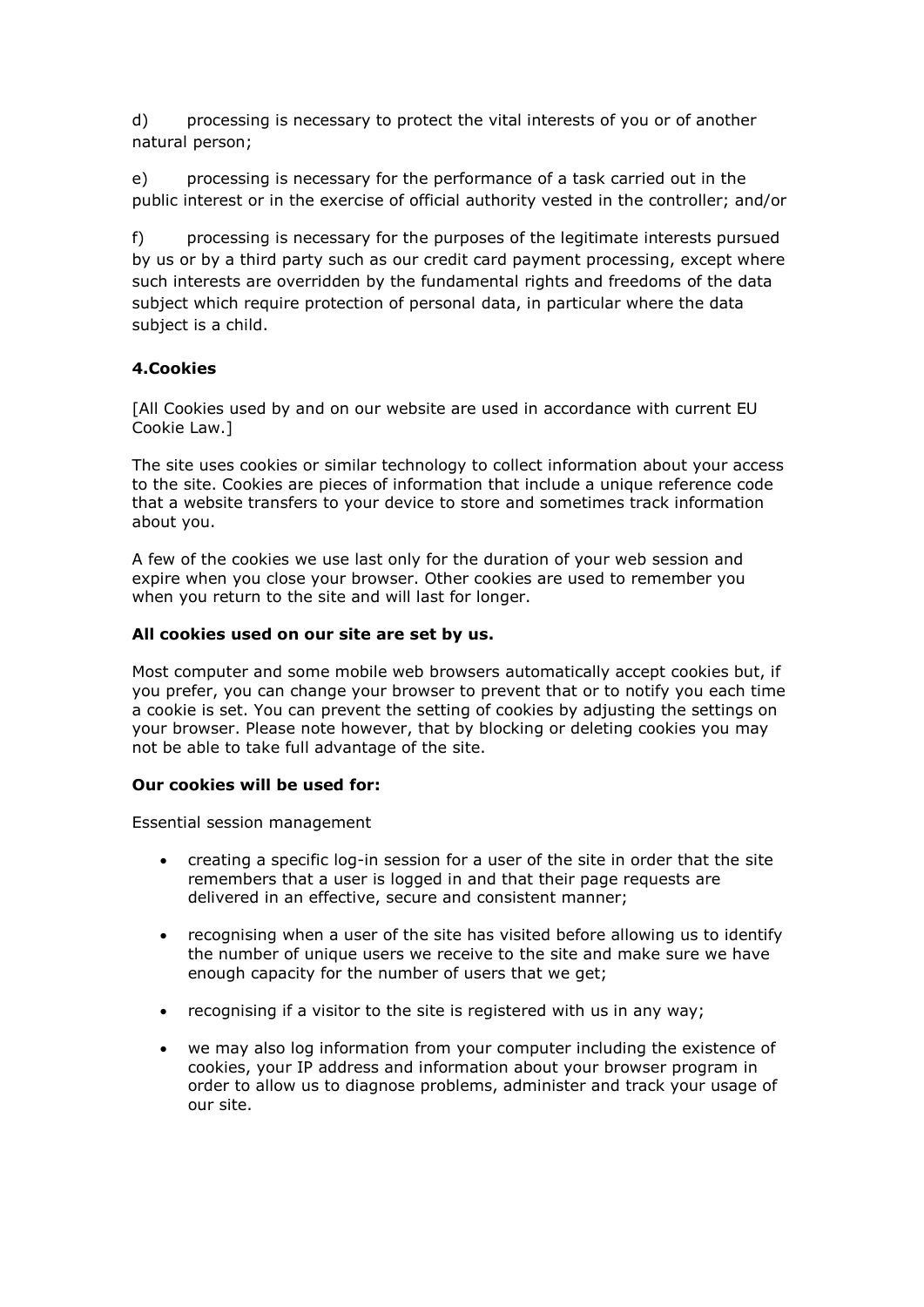# Functionality

• customising elements of the promotional layout and/or content of the pages of the site.

Performance and measurement

• collecting statistical information about how our users use the site so that we can improve the site and learn which parts are most popular to users.]

### **5.How we use what we collect**

We may use information about you to:

- Present site content effectively to you.
- Provide information, products and services that you request, or (with your consent) which we think may interest you.
- Carry out our contracts with you.
- Allow you to use our interactive services if you want to.
- Tell you our charges.
- Tell you about other goods and services that might interest you. We will also let other people do this, and we (or they) may contact you.

If you are a new customer, you will only be contacted if you agree to it.

In addition, if you don't want us to use your personal data for any of the other reasons set out in this section in 5, you can let us know at any time by contacting us at hello@designwork.co.uk and we will delete your data from our systems. However, you acknowledge this will limit our ability to provide the best possible [products and] services to you.

In some cases, the collection of personal data may be a statutory or contractual requirement, and we will be limited in the [products and] services we can provide you if you don't provide your personal data in these cases.

#### **6.Where we store your data**

We may transfer your collected data to storage outside the European Economic Area (EEA). It may be processed outside the EEA to fulfil your order and deal with payment.

By giving us your personal data, you agree to this arrangement. We will do what we reasonably can to keep your data secure.

Payment will be encrypted. If we give you a password, you must keep it confidential. Please don't share it. Although we try to provide protection, we cannot guarantee complete security for your data, and you take the risk that any sending of that data turns out to be not secure despite our efforts.

We only keep your personal data for as long as we need to in order to use it as described above in section 5, and/or for as long as we have your permission to keep it. In any event, we will conduct an [annual] review to ascertain whether we need to keep your personal data. Your personal data will be deleted if we no longer need it.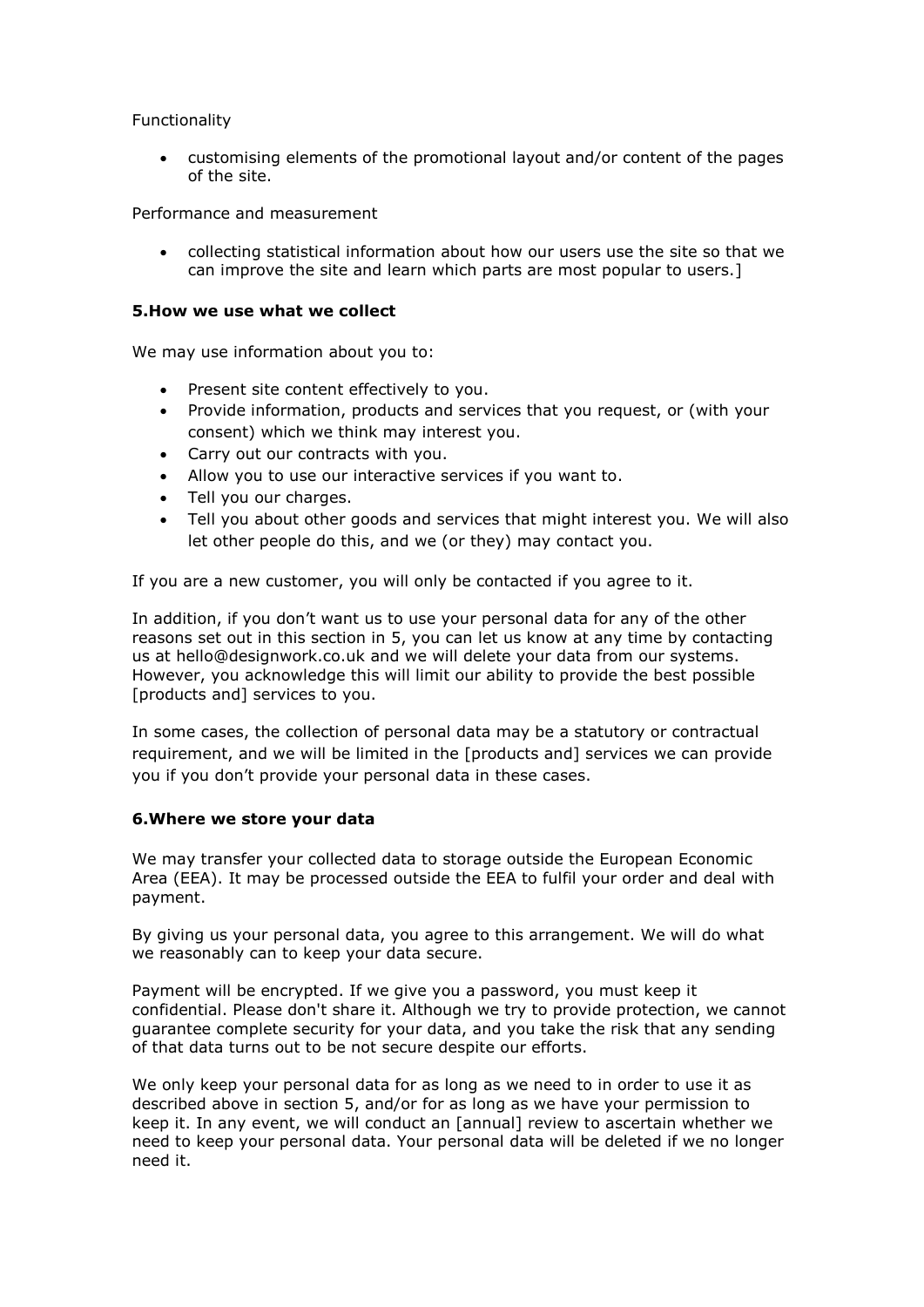# **7.Disclosing your information**

We are allowed to disclose your information in the following cases:

- If we want to sell our business, or our company, we can disclose it to the potential buyer.
- We can disclose it to other businesses in our group.
- We can disclose it if we have a legal obligation to do so, or in order to protect other people's property, safety or rights.
- We can exchange information with others to protect against fraud or credit risks.

We may contract with third parties to supply services to you on our behalf. These may include payment processing, search engine facilities, advertising and marketing. In some cases, the third parties may require access to some or all of your data. These are the third parties that have access to your information:

# **Google**

Where any of your data is required for such a purpose, we will take all reasonable steps to ensure that your data will be handled safely, securely, and in accordance with your rights, our obligations, and the obligations of the third party under GDPR and the law.

# **8.Your rights**

You can ask us not to use your data for marketing. You can do this by ticking the relevant boxes on our forms, or by contacting us at any time at hello@designworks.co.uk.

Under the GDPR, you have the right to:

- request access to, deletion of or correction of, your personal data held by us at no cost to you;
- request that your personal data be transferred to another person (data portability);
- be informed of what data processing is taking place;
- restrict processing;
- to object to processing of your personal data; and
- complain to a supervisory authority.

You also have rights with respect to automated decision-making and profiling as set out in section 11 below.

To enforce any of the foregoing rights or if you have any other questions about our site or this Privacy Policy, please contact us at hello@designworks.co.uk

### **9.Links to other sites**

Please note that our terms and conditions and our policies will not apply to other websites that you get to via a link from our site. We have no control over how your data is collected, stored or used by other websites and we advise you to check the privacy policies of any such websites before providing any data to them.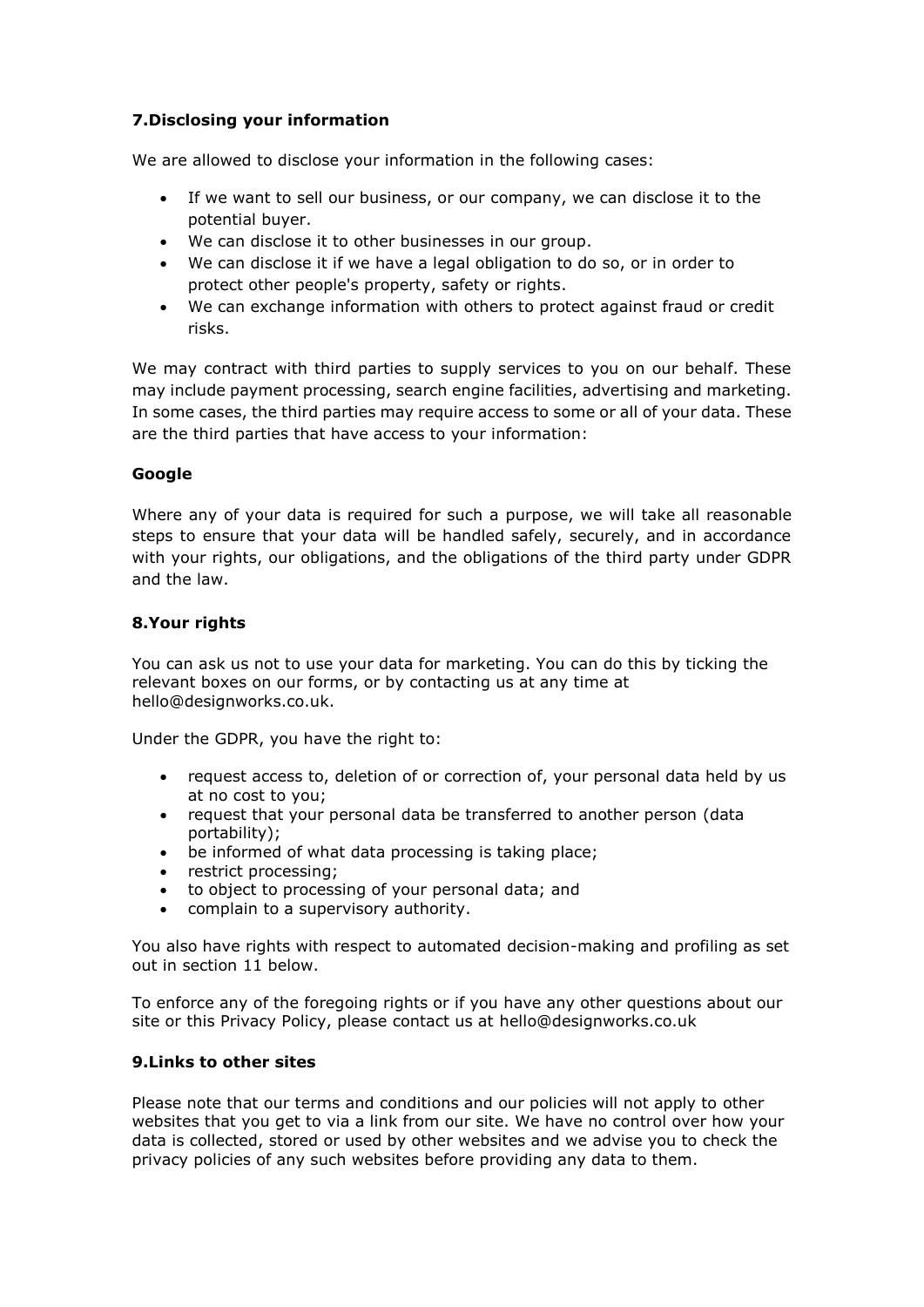# **10.Changes**

If we change our Privacy Policy, we will post the changes on this page. If we decide to, we may also email you.

# **11. Automated Decision-Making and Profiling**

11.1 In the event that we use personal data for the purposes of automated decision-making and those decisions have a legal (or similarly significant effect) on you, you have the right to challenge to such decisions under GDPR, requesting human intervention, expressing their own point of view, and obtaining an explanation of the decision from us.

11.2 The right described in section 11.1 does not apply in the following circumstances:

- a) the decision is necessary for the entry into, or performance of, a contract between the you and us;
- b) the decision is authorised by law; or
- c) you have given you explicit consent.

# **12.Dispute Resolution**

12.1 The Parties will use their best efforts to negotiate in good faith and settle any dispute that may arise out of or relate to this Privacy Policy or any breach of it.

12.2 If any such dispute cannot be settled amicably through ordinary negotiations between the parties, or either or both is or are unwilling to engage in this process, either party may propose to the other in writing that structured negotiations be entered into with the assistance of a fully accredited mediator before resorting to litigation.

12.3 If the parties are unable to agree upon a mediator, or if the mediator agreed upon is unable or unwilling to act and an alternative mediator cannot be agreed, any party may within 14 days of the date of knowledge of either event apply to a well reputable arbitration institute in the city of the project which the website concerns, to appoint a mediator.

12.4 Within 14 days of the appointment of the mediator (either by mutual agreement of the parties or the above mentioned arbitration institute in accordance with their mediation procedure), the parties will meet with the mediator to agree the procedure to be adopted for the mediation, unless otherwise agreed between the parties and the mediator.

12.5 All negotiations connected with the relevant dispute(s) will be conducted in confidence and without prejudice to the rights of the parties in any further proceedings.

12.6 If the parties agree on a resolution of the dispute at mediation, the agreement shall be reduced to writing and, once signed by the duly authorised representatives of both parties, shall be final and binding on them.

12.7 If the parties fail to resolve the dispute(s) within 60 days (or such longer term as may be agreed between the parties) of the mediator being appointed, or if either